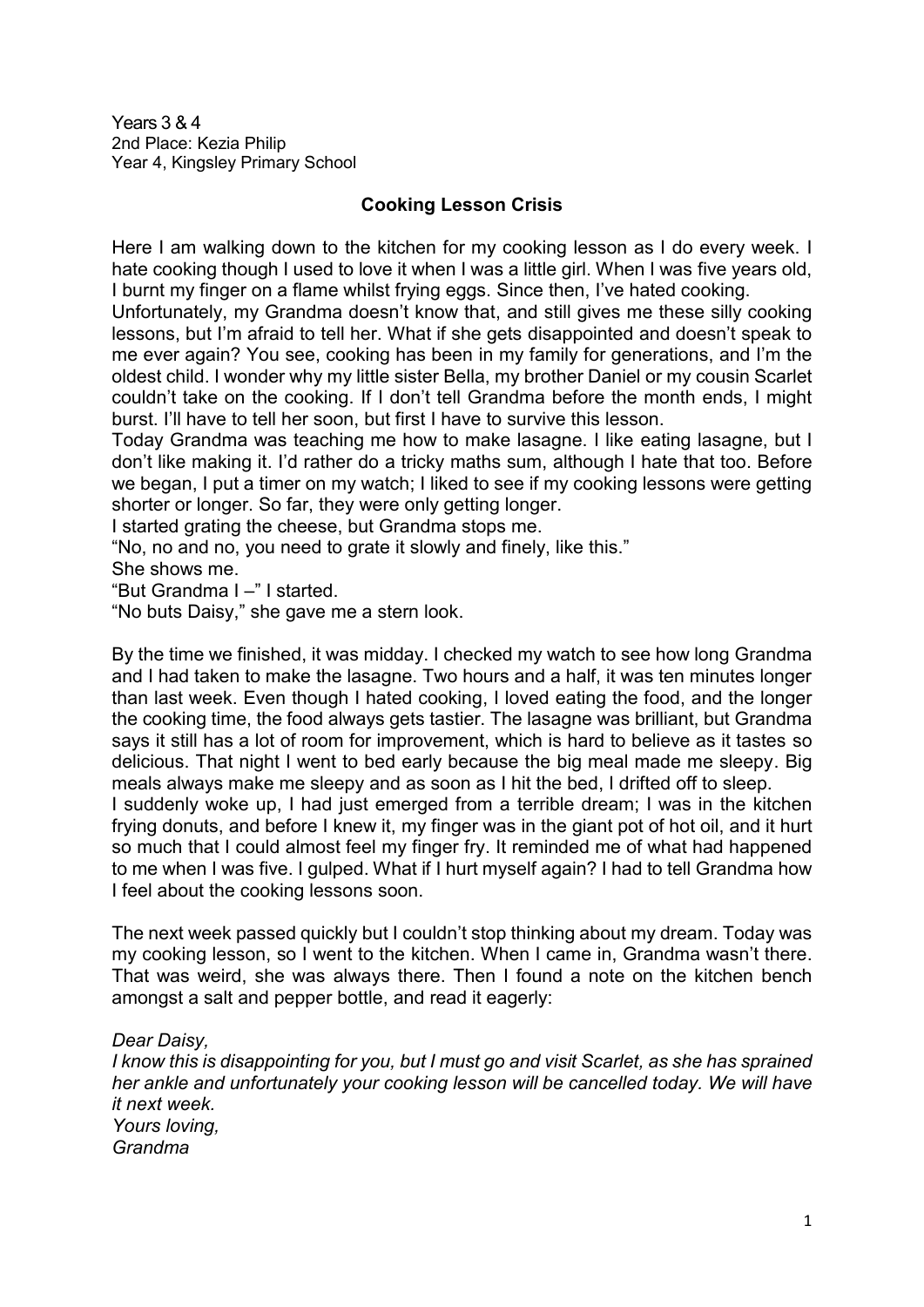"YES!" I squealed. As I stared at the kitchen in happiness, I noticed a spoon lying on the table. I was about to pick it up and put it in the utensil drawer when suddenly I saw a little face on the spoon look up at me. I jumped in fright and started throwing the salt bottle at it. Fortunately for the spoon I have bad aim.

"Huh, no it can't be," I thought aloud.

But then the spoon began to speak in a squeaky voice;

"Excuse me, can you please help me? I ate some of the lasagne you made last week, and I gave some to my family of utensils. But I accidently dropped some on the ground and it got dirty. They still ate it for they didn't know that, and it has made them sick. The only way to cure them is to cook a medicine pizza, but I'm not big enough to cook, although I have the recipe. Please can you help me make it?"

"I am sorry to hear that and please forgive me for my absurd behaviour. I'll try my best to help but I'm not sure . . . my name is Daisy by the way, what's your name?" I asked, not thinking about my hate for cooking nor my terrible dream. All I wanted was to help the little spoon.

"The name's Trixie and I'm the smallest spoon in my family. Can you also help me to apologise to my family for what I did?" Trixie answered looking hopeful.

*Just like me telling grandma* I thought. "Sure."

I took the recipe from Trixie. I got the ingredients out and gulped, I wouldn't burn my finger again, would I? I knew that helping Trixie was more important than worrying about cooking, but Grandma wasn't here, so how could I do it without her directing me? But I had to try.

I stirred, rolled, and sprinkled until finally I was peeping through the oven door to check if the medicine pizza was cooked. It was cooked perfectly hence I slipped on the oven gloves and took it out of the oven. The smell filled the house as I lifted it onto the kitchen bench.

I quickly showed Trixie the pizza and slipped both into the utensil drawer where all the other spoons, forks, knives, and utensils were moaning in pain. As fast as she could, Trixie fed her family the medicine pizza, carefully putting it in their mouths without spilling so she didn't waste any. It took a few minutes but soon they recovered and were as happy and chirpy as could be, thanking Trixie and me for the pizza.

Then I nudged Trixie with my finger and whispered,

"Trixie, don't forget to apologise for what you did".

"But how?" She looked at me with eyes as big as saucers.

"It's okay, just tell them you're sorry and it was an accident, I'm sure they'll forgive you," I replied.

"Okay," she murmured. Then she poured out the whole story and asked for forgiveness.

"Of course, we'll forgive you, after all you did save us," her family chorused back.

Trixie hugged her family. "Oh, thank you."

I closed the drawer and cleaned the kitchen. Then I headed up to my room in deep thought;

*Did I just make a real medicine pizza, meet an alive spoon that spoke and all the utensils too? If Trixie can tell her family what she did and her family are okay with it, can I tell my Grandma how I feel about cooking? How did I cook something without Grandma? I sort of enjoyed it.*

I woke up with a smile. It was all a dream; Trixie and the utensils, the medicine pizza, Scarlet spraining her ankle, the note, everything. I scrambled out of bed and checked